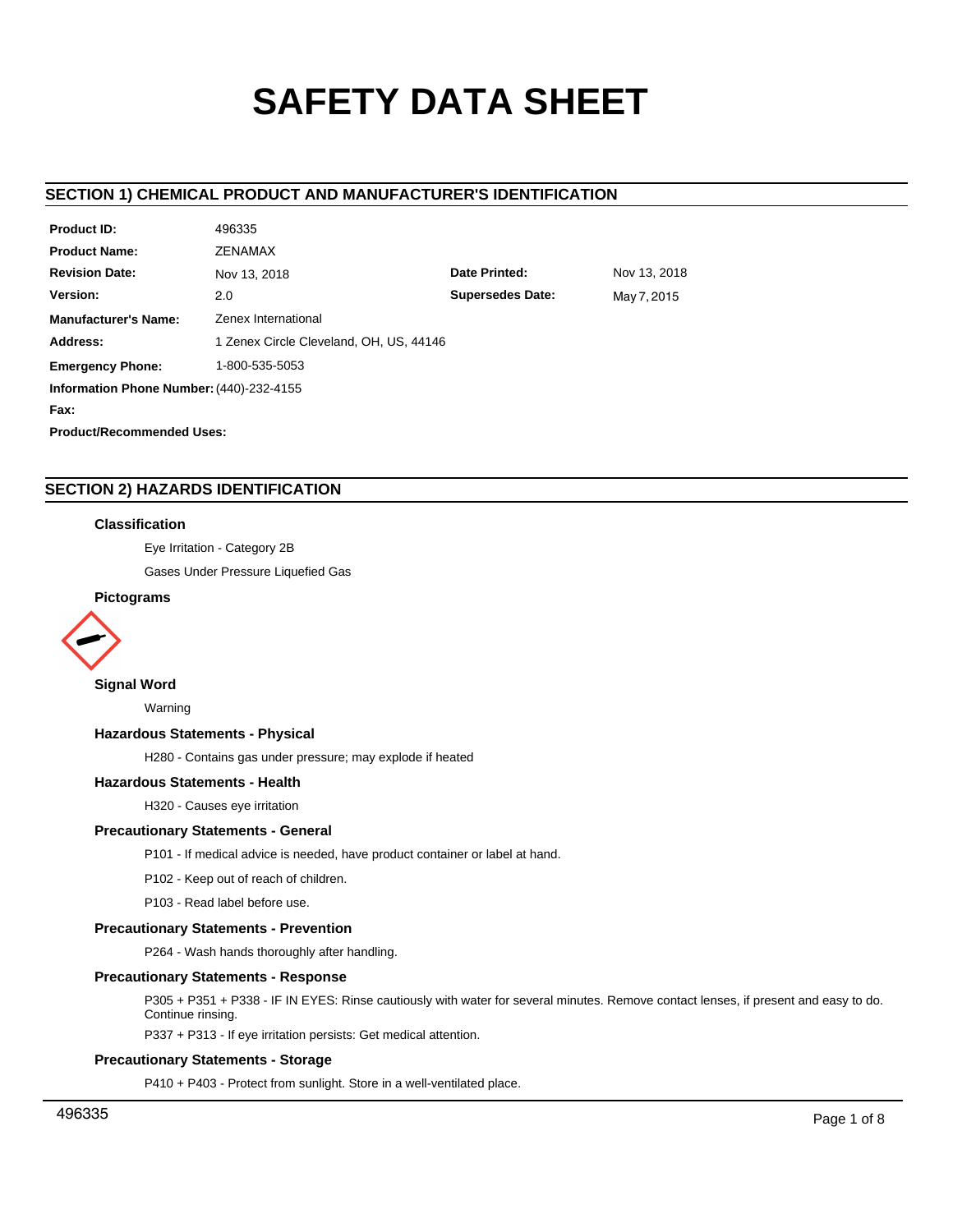### **Precautionary Statements - Disposal**

No precautionary statement available.

# **SECTION 3) COMPOSITION, INFORMATION ON INGREDIENTS**

| <b>CAS</b>   | <b>Chemical Name</b>                                                                                            | % By Weight   |
|--------------|-----------------------------------------------------------------------------------------------------------------|---------------|
| 0000106-97-8 | <b>BUTANE</b>                                                                                                   | $1\% - 6\%$   |
| 0000112-34-5 | DIETHYLENE GLYCOL MONOBUTYL ETHER                                                                               | $1\% - 5\%$   |
| 0007320-34-5 | TETRAPOTASSIUM PYROPHOSPHATE                                                                                    | $1\% - 5\%$   |
| 0127087-87-0 | NONYL PHENOL ETHOXYLATE                                                                                         | $1\% - 5\%$   |
| 0000074-98-6 | <b>PROPANE</b>                                                                                                  | $0.1\% - 3\%$ |
|              | the contract of the contract of the contract of the contract of the contract of the contract of the contract of |               |

Specific chemical identity and/or exact percentage (concentration) of the composition has been withheld to protect confidentiality.

### **SECTION 4) FIRST-AID MEASURES**

### **Inhalation**

Remove to fresh air. Administer oxygen if needed. Apply artificial respiration if breathing has stopped. Get medical attention.

### **Eye Contact**

Wash immediately with large volumes of fresh water for at least 15 minutes. Get medical attention.

### **Skin Contact**

Wipe off with a towel. Wash with soap and water. Get medical attention if irritation persists.

### **Ingestion**

Ingestion is not a likely route of exposure. Get medical attention if you feel unwell.

### **Most** important symptoms/effects, acute and delayed:

Repeated exposure may cause skin dryness or cracking. May cause drowsiness or dizziness.

# **SECTION 5) FIRE-FIGHTING MEASURES**

### **Suitable Extinguishing Media**

Foam, alcohol foam, carbon dioxide, dry chemical, water fog.

### **Unsuitable Extinguishing Media**

Water may be ineffective but can be used to cool containers exposed to heat or flame.

# **Specific Hazards in Case of Fire**

Closed containers may explode from internal pressure build-up when exposed to extreme heat and discharge contents. Liquid content of container will not support combustion. Overexposure to decomposition products may cause a health hazard. Symptoms may not be readily apparent. Obtain medical attention. Hazardous decomposition products include carbon dioxide, carbon monoxide, and other toxic fumes.

#### **Fire-Fighting Procedures**

Water may be used to cool containers to prevent pressure build-up and explosion when exposed to extreme heat.

#### **Special Protective Actions**

Wear goggles and use a self-contained breathing apparatus. If water is used, fog nozzles are preferred.

# **SECTION 6) ACCIDENTAL RELEASE MEASURES**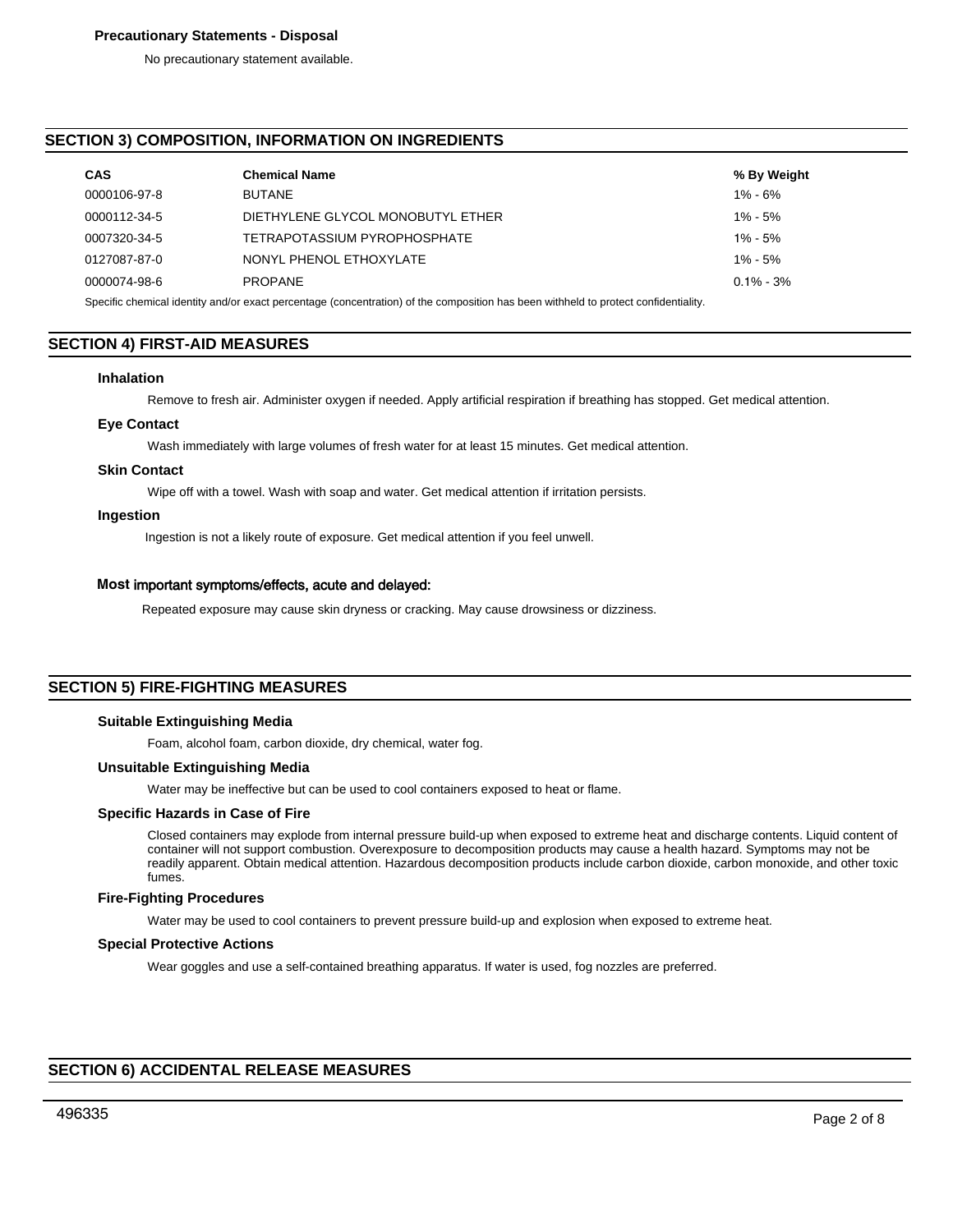### **Emergency Procedure**

Avoid breathing vapors. Ventilate area. Remove all sources of ignition.

### **Recommended Equipment**

Clean up with an absorbent material and place in closed containers for disposal.

#### **Personal Precautions**

Wear appropriate protective equipment (see Section 8).

### **Environmental Precautions**

Stop spill/release if it can be done safely.

### **SECTION 7) HANDLING AND STORAGE**

#### **General**

Do not puncture or incinerate (burn) cans. Do not stick pins, nails, or any other sharp objects into opening on top of can. Do not spray in eyes. Do not take internally.

#### **Ventilation Requirements**

Use in a well-ventilated place.

### **Storage Room Requirements**

Store and use in a cool, dry, well-ventilated area. Do not store above 120°F. See product label for additional information.

# **SECTION 8) EXPOSURE CONTROLS, PERSONAL PROTECTION**

#### **Eye Protection**

Safety glasses with side shields should be used if indicated. Eye wash and safety showers in the workplace are recommended.

### **Skin Protection**

Use solvent-resistant protective gloves for prolonged or repeated contact.

#### **Respiratory Protection**

In restricted areas, use approved chemical/mechanical filters designed to remove a combination of particles and vapor. In confined areas, use an approved air line respirator or hood. A self-contained breathing apparatus is required for vapor concentrations above PEL/TLV limits.

### **Appropriate Engineering Controls**

Ventilation should be sufficient to prevent inhalation of any vapors.

| <b>Chemical Name</b>                                  | <b>OSHA</b><br><b>TWA</b><br>(ppm) | <b>OSHA</b><br><b>TWA</b><br>(mg/m3) | <b>OSHA</b><br><b>STEL</b><br>(ppm) | <b>OSHA</b><br><b>STEL</b><br>(mg/m3) | <b>OSHA</b><br>Tables (Z1<br>Z2, Z3 | <b>OSHA</b><br>Carcinogen | <b>OSHA</b><br>Skin<br>designation | <b>NIOSH</b><br><b>TWA</b><br>(ppm) | <b>NIOSH</b><br>TWA<br>(mg/m3) | <b>NIOSH</b><br><b>STEL</b><br>(ppm) | <b>NIOSH</b><br><b>STEL</b><br>(mg/m3) | <b>NIOSH</b><br>Carcinogen |
|-------------------------------------------------------|------------------------------------|--------------------------------------|-------------------------------------|---------------------------------------|-------------------------------------|---------------------------|------------------------------------|-------------------------------------|--------------------------------|--------------------------------------|----------------------------------------|----------------------------|
| <b>BUTANE</b>                                         |                                    |                                      |                                     |                                       |                                     |                           |                                    | 800                                 | 1900                           |                                      |                                        |                            |
| <b>DIETHYLENE</b><br><b>GLYCOL</b><br>MONOBUTYL ETHER |                                    |                                      |                                     |                                       |                                     |                           |                                    |                                     |                                |                                      |                                        |                            |
| <b>PROPANE</b>                                        | 1000                               | 1800                                 |                                     |                                       |                                     |                           |                                    | 1000                                | 1800                           |                                      |                                        |                            |

| <b>Chemical Name</b>                | <b>ACGIH</b><br><b>TWA</b><br>(ppm) | ACGIH<br><b>TWA</b><br>(mq/m3) | ACGIH<br><b>STEL</b><br>(ppm) | <b>ACGIH</b><br><b>STEL</b><br>(mq/m3) |
|-------------------------------------|-------------------------------------|--------------------------------|-------------------------------|----------------------------------------|
| <b>BUTANE</b>                       | 1000                                |                                |                               |                                        |
| <b>DIFTHYI FNF</b><br><b>GLYCOL</b> | $10$ (IFV)                          | 01                             |                               |                                        |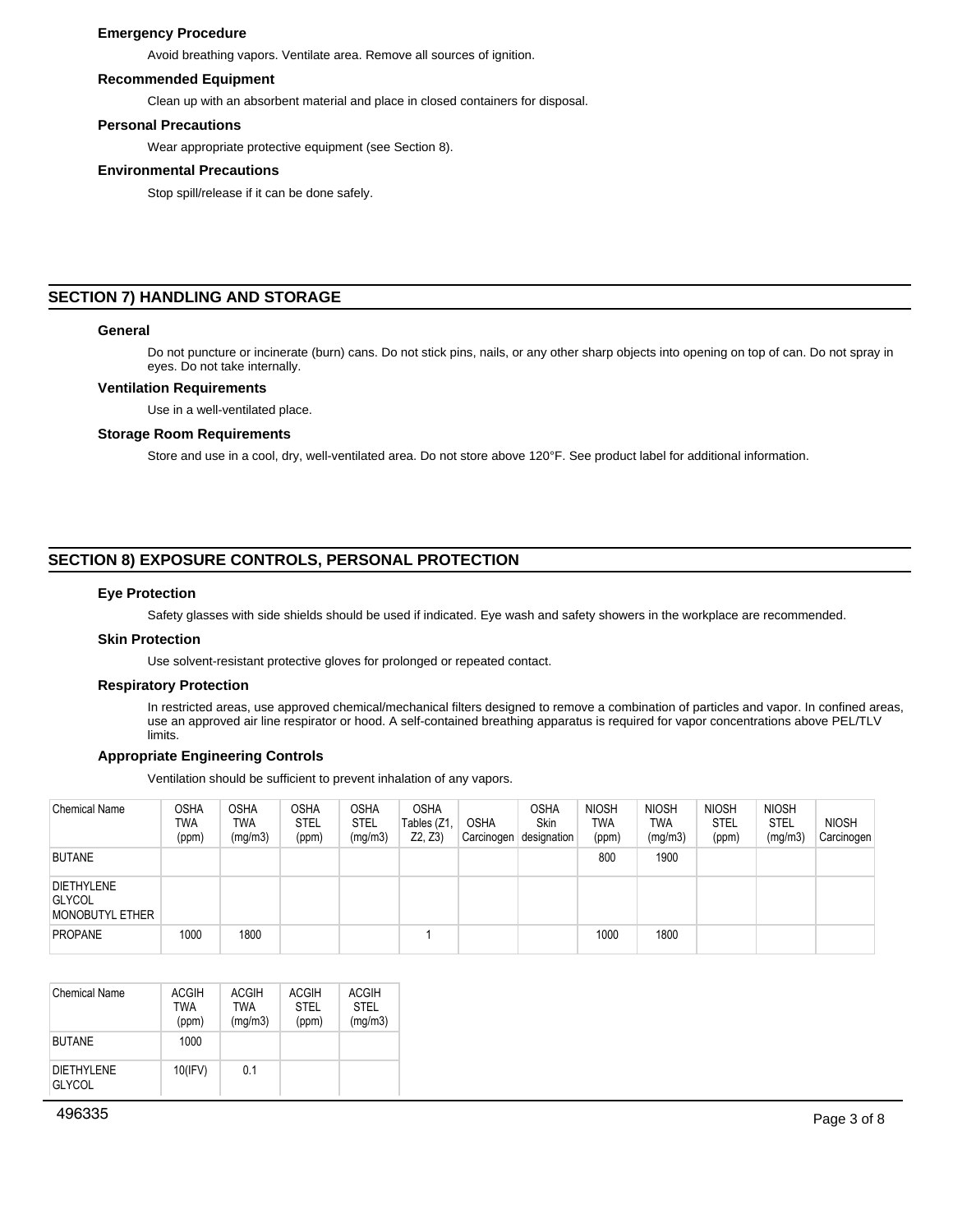| <b>MONOBUTYL ETHER</b> |                                                    |  |  |
|------------------------|----------------------------------------------------|--|--|
| <b>PROPANE</b>         | See<br>Appendix<br>F: Minimal<br>Oxygen<br>Content |  |  |

# **SECTION 9) PHYSICAL AND CHEMICAL PROPERTIES**

# **Physical and Chemical Properties**

| Density                      | 8.60548 lb/gal                     |  |
|------------------------------|------------------------------------|--|
| Density VOC                  | 0.43027 lb/gal                     |  |
| % VOC                        | 5.00000%                           |  |
|                              |                                    |  |
| Appearance                   | N.A.                               |  |
| <b>Odor Threshold</b>        | N.A.                               |  |
| Odor Description             | Mint                               |  |
| pH                           | N.A.                               |  |
| <b>Water Solubility</b>      | N.A.                               |  |
| Flammability                 | Flash point at or above 200°F/93°C |  |
| Flash Point Symbol           | N.A.                               |  |
| <b>Flash Point</b>           | N.A.                               |  |
| Viscosity                    | N.A.                               |  |
| Lower Explosion Level        | N.A.                               |  |
| <b>Upper Explosion Level</b> | N.A.                               |  |
| Vapor Density                | N.A.                               |  |
| <b>Melting Point</b>         | N.A.                               |  |
| <b>Freezing Point</b>        | N.A.                               |  |
| Low Boiling Point            | N.A.                               |  |
| High Boiling Point           | N.A.                               |  |
| Decomposition Pt             | N.A.                               |  |
| Auto Ignition Temp           | N.A.                               |  |
| <b>Evaporation Rate</b>      | Slower than ether                  |  |

# **SECTION 10) STABILITY AND REACTIVITY**

### **Stability**

The product is stable under normal storage conditions.

# **Conditions to Avoid**

High temperatures.

# **Incompatible Materials**

None known.

# **Hazardous Reactions/Polymerization**

None known.

**Hazardous Decomposition Products**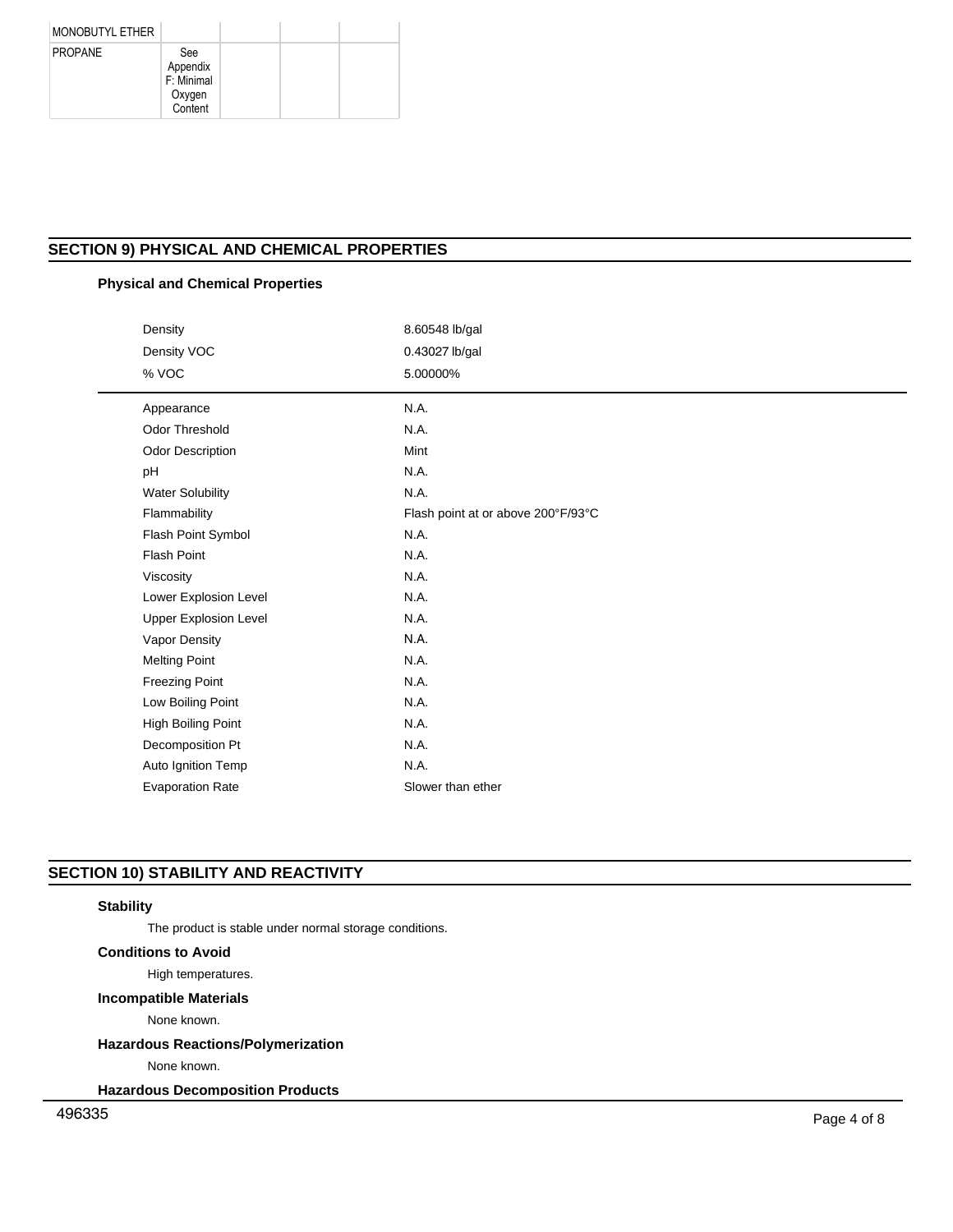# **SECTION 11) TOXICOLOGICAL INFORMATION**

### **Skin Corrosion/Irritation**

No data available

# **Classification of the substance or mixture**

There is no toxicological data available for this product.

### **Serious Eye Damage/Irritation**

Causes eye irritation

### **Carcinogenicity**

No data available

### **Germ Cell Mutagenicity**

No data available

### **Reproductive Toxicity**

No data available

### **Respiratory/Skin Sensitization**

No data available

# **Specific Target Organ Toxicity - Single Exposure**

No data available

### **Specific Target Organ Toxicity - Repeated Exposure**

No data available

### **Aspiration Hazard**

No data available

### **Acute Toxicity**

# 0000106-97-8 BUTANE

LC50 (mouse): 202000 ppm (481000 mg/m3) (4-hour exposure); cited as 680 mg/L (2-hour exposure) (9) LC50 (rat): 276000 ppm (658000 mg/m3) (4-hour exposure); cited as 658 mg/L (4-hour exposure) (9)

# **SECTION 12) ECOLOGICAL INFORMATION**

### **Toxicity**

No data available

### **Classification of the substance or mixture**

There is no ecological data available for this product.

### **Persistence and Degradability**

No data available.

### **Bio-Accumulative Potential**

No data available.

#### **Mobility in Soil**

No data available.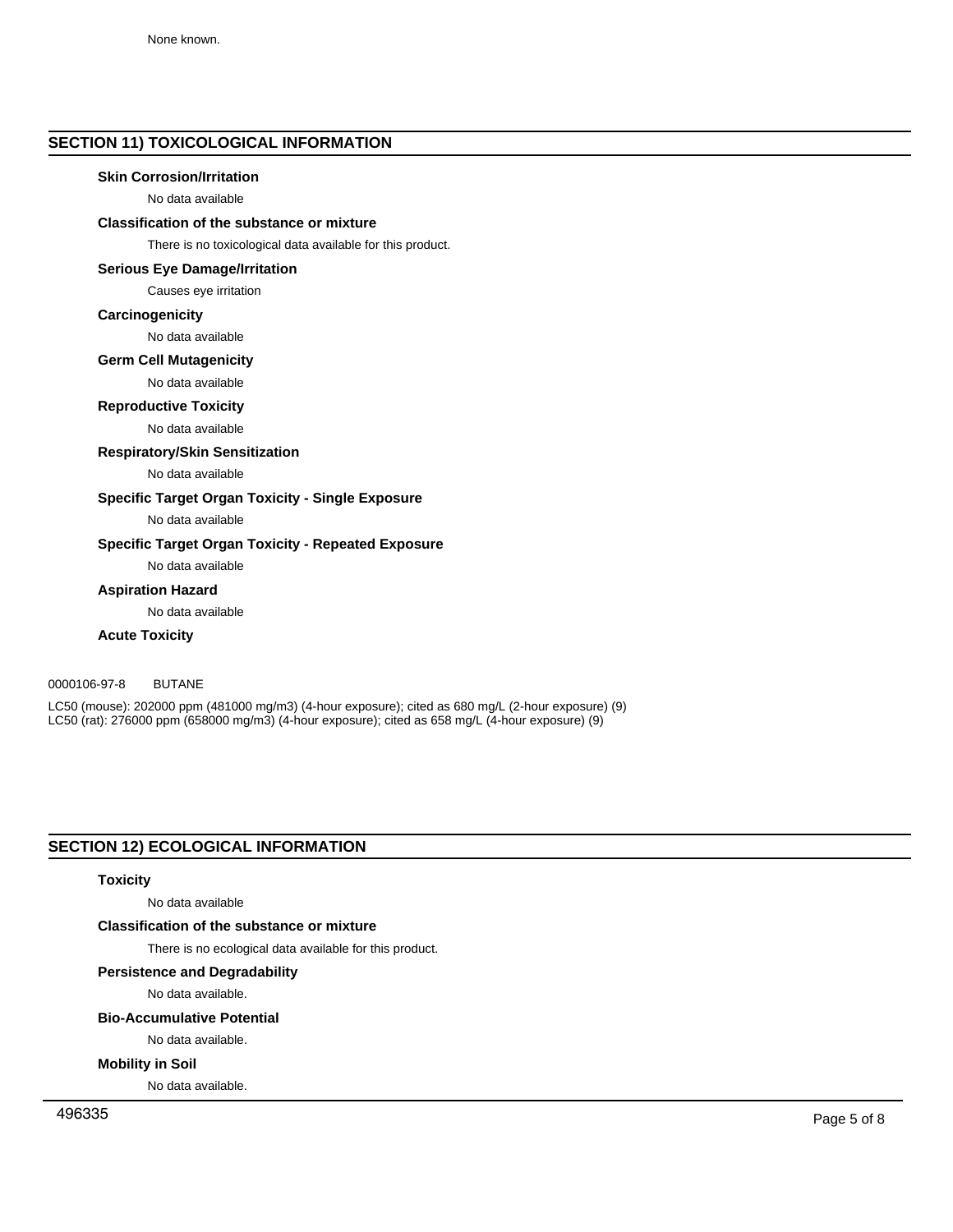# **SECTION 13) DISPOSAL CONSIDERATIONS**

### **Waste Disposal**

Under RCRA, it is the responsibility of the user of the product, to determine at the time of disposal whether the product meets RCRA criteria for hazardous waste. Waste management should be in full compliance with federal, state, and local laws.

Empty containers retain product residue which may exhibit hazards of material, therefore do not pressurize, cut, glaze, weld or use for any other purposes. Return drums to reclamation centers for proper cleaning and reuse.

# **SECTION 14) TRANSPORT INFORMATION**

### **U.S. DOT Information**

UN number: UN1950

Proper shipping name: Aerosols, non-flammable, (each not exceeding 1 L capacity) (LTD QTY)

Hazard class: 2.2

Packaging group: No Data Available

Hazardous substance (RQ): No Data Available

Toxic-Inhalation Hazard: No Data Available

Marine Pollutant: No Data Available

Note / Special Provision: No Data Available

# **IMDG Information**

UN number: UN1950

Proper shipping name: Aerosols, non-flammable, (each not exceeding 1 L capacity) (LTD QTY)

Hazard class: 2.2

Packaging group: No Data Available

Marine Pollutant: No Data Available

Note / Special Provision: No Data Available

# **IATA Information**

UN number: UN1950

Hazard class: 2.2

Packaging group: No Data Available

Proper shipping name: Aerosols, non-flammable, (each not exceeding 1 L capacity) (N/A)

Note / Special Provision: No Data Available

# **SECTION 15) REGULATORY INFORMATION**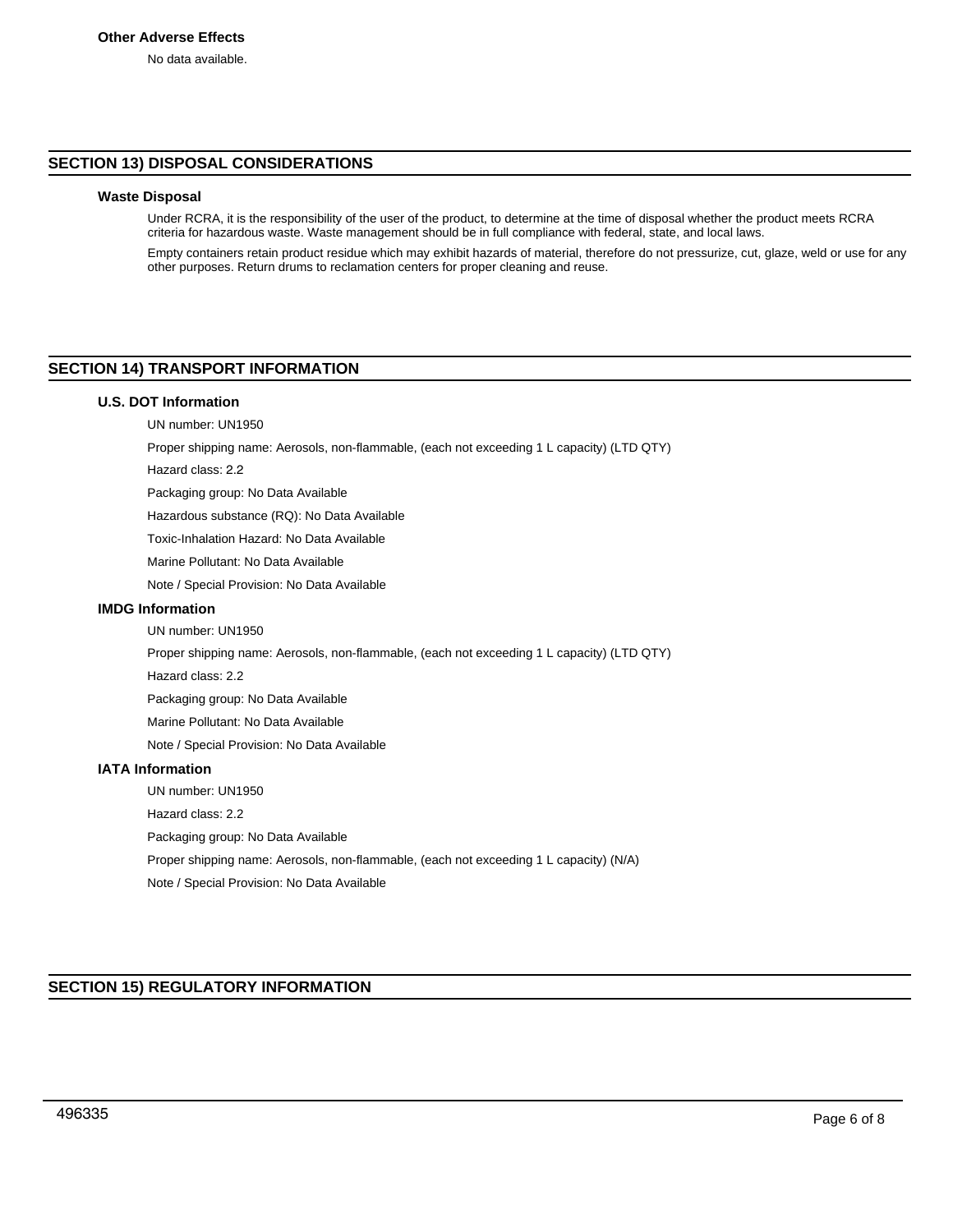| CAS          | Chemical Name                                 | % By Weight   | <b>Regulation List</b>                           |
|--------------|-----------------------------------------------|---------------|--------------------------------------------------|
| 0000106-97-8 | <b>BUTANE</b>                                 | 1% - 6%       | SARA312, VOC. TSCA, ACGIH                        |
| 0000112-34-5 | DIETHYLENE GLYCOL<br>MONOBUTYL ETHER          | 1% - 5%       | SARA313, CERCLA, HAPS, SARA312, VOC, TSCA, ACGIH |
| 0007320-34-5 | <b>TETRAPOTASSIUM</b><br><b>PYROPHOSPHATE</b> | 1% - 5%       | SARA312 TSCA                                     |
| 0127087-87-0 | NONYL PHENOL<br>ETHOXYLATE                    | 1% - 5%       | SARA312, TSCA                                    |
| 0000074-98-6 | <b>PROPANE</b>                                | $0.1\% - 3\%$ | SARA312, VOC, TSCA, ACGIH, OSHA                  |

# **SECTION 16) OTHER INFORMATION**

### **Glossary**

\* There are points of differences between OSHA GHS and UN GHS. In 90% of the categories, they can be used interchangeably, but for the Skin Corrosion/Irritant Category and the Specific Target Organ Toxicity (Single and Repeated Exposure) Categories. In these cases, our system will say UN GHS.

ACGIH- American Conference of Governmental Industrial Hygienists; ANSI- American National Standards Institute; Canadian TDG-Canadian Transportation of Dangerous Goods; CAS- Chemical Abstract Service; Chemtrec- Chemical Transportation Emergency Center (US); CHIP- Chemical Hazard Information and Packaging; DSL- Domestic Substances List; EC- Equivalent Concentration; EH40 (UK)- HSE Guidance Note EH40 Occupational Exposure Limits; EPCRA- Emergency Planning and Community Right-To-Know Act; ESL-Effects screening levels; HMIS- Hazardous Material Information Service; LC- Lethal Concentration; LD- Lethal Dose; NFPA- National Fire Protection Association; OEL- Occupational Exposure Limits; OSHA- Occupational Safety and Health Administration, US Department of Labor; PEL- Permissible Exposure Limit; SARA (Title III)- Superfund Amendments and Reauthorization Act; SARA 313- Superfund Amendments and Reauthorization Act, Section 313; SCBA- Self-Contained Breathing Apparatus; STEL- Short Term Exposure Limit; TCEQ- Texas Commission on Environmental Quality; TLV- Threshold Limit Value; TSCA- Toxic Substances Control Act Public Law 94- 469; TWA- Time Weighted Value; US DOT- US Department of Transportation; WHMIS- Workplace Hazardous Materials Information System.



( \* ) - Chronic effects

Caution: HMIS® ratings are based on a 0-4 rating scale, with 0 representing minimal hazards or risks, and 4 representing significant hazards or risks

# **Version 2.0:**

Revision Date: Nov 13, 2018 Version 2.0